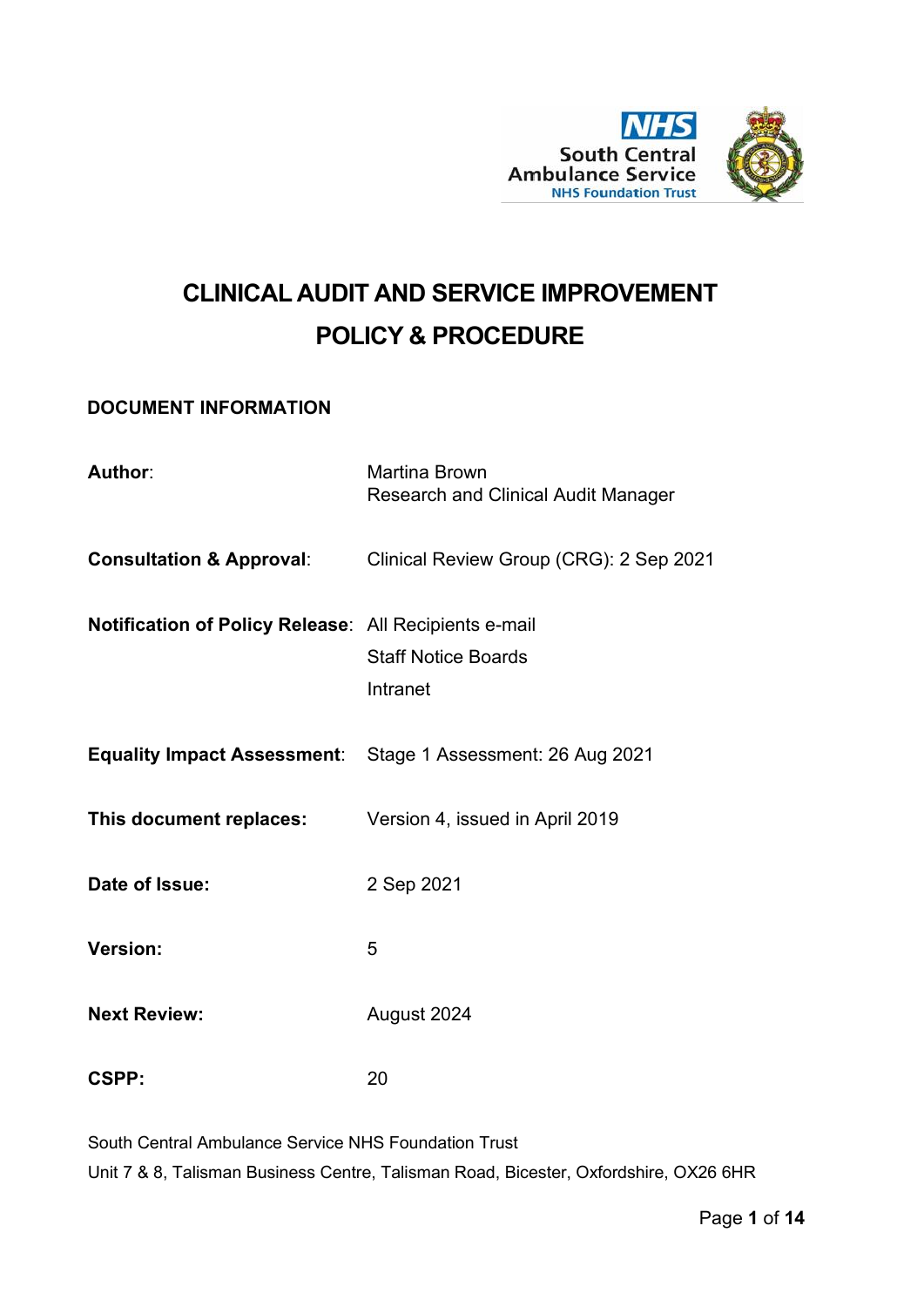|  | 5. PRACTICAL GUIDE FOR AUDIT AND SERVICE IMPROVEMENT 11 |  |
|--|---------------------------------------------------------|--|
|  |                                                         |  |
|  |                                                         |  |
|  |                                                         |  |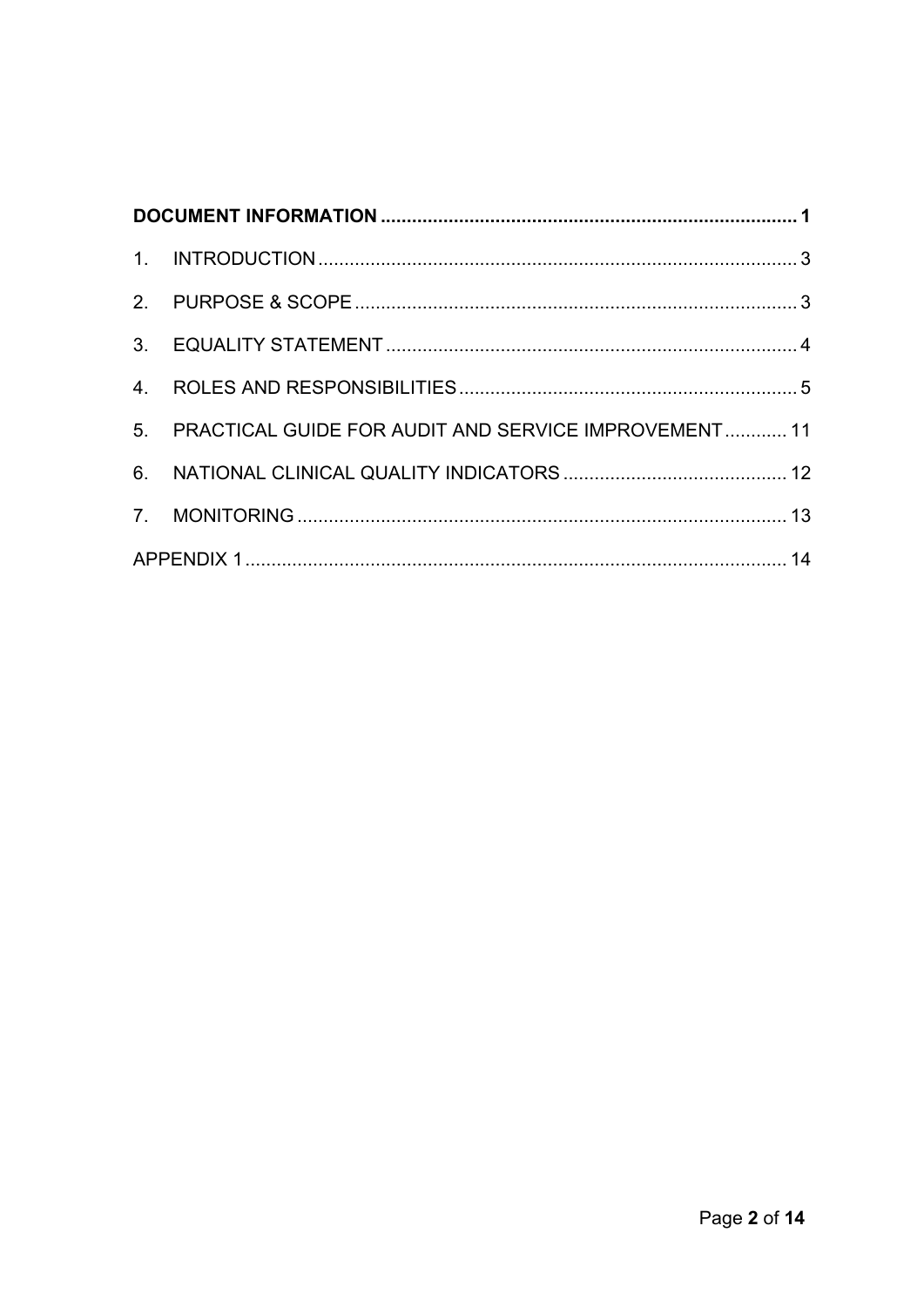#### <span id="page-2-0"></span>**1. INTRODUCTION**

- 1.1 Clinical audit determines whether clinical effectiveness (evidence based practice), patient experience (receipt of compassionate, dignified and respectful care) and patient safety (avoidable harm and risks) are provided in line with the expected standards.
- 1.2 The process involves disseminating conclusions that inform current and prospective patients, service users, members of the public and stakeholders, whether the service meets these standards and how it could improve its quality.
- 1.3 Done well, the methods and approach to audit and quality improvement can deliver sustained advancements in the aspects of experience, productivity, and outcomes of care provided and the capacity of those who directly and indirectly contribute to all elements of the Trust business.

#### <span id="page-2-1"></span>**2. PURPOSE & SCOPE**

- 2.1.Clinical audit is the NHS organisation's core business and therefore requires appropriate governance within the organisation. The governance is outlined in this policy, and covers the following aspects:
	- It sets out responsibilities and expectations and practical guide for all Trust staff proposing, conducting, participating, analysing, reporting and disseminating clinical audit and service improvement.
	- It outlines the Trust's expectations concerning staff's training and awareness of the clinical audit and service improvement.
	- It provides a reference to a practical guide concerning action plan and ongoing monitoring of the quality of the clinical audit and service improvement processes.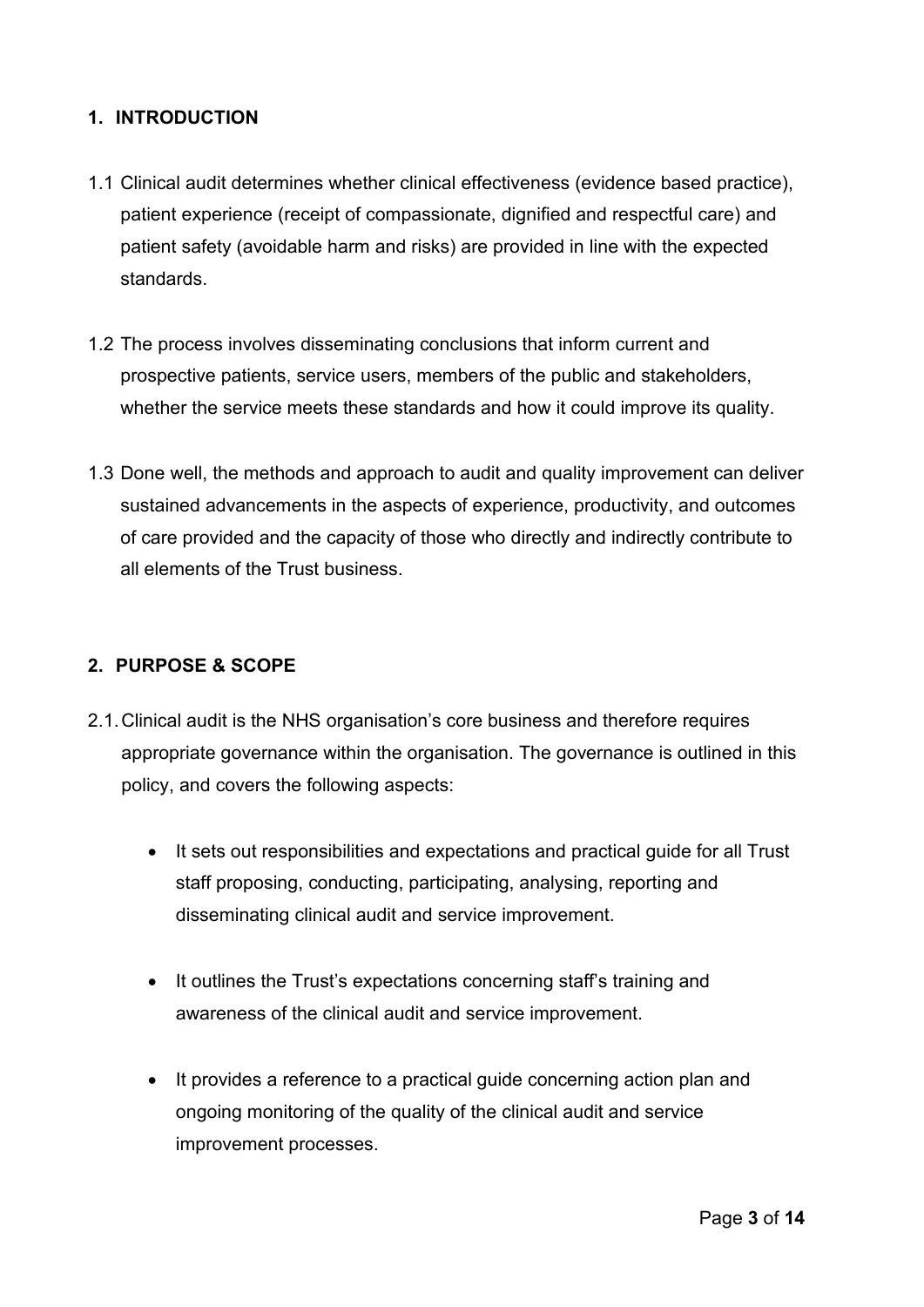- It sets out an expectation that the Trust involves stakeholders, patients, carers, service users and the general public in the clinical audit and service improvement process.
- It provides assurance links to Clinical Outcome (CO) Ambulance Clinical Quality Indicators (ACQI).
- This policy covers Clinical Audit, National Clinical Quality Indicators and Clinical Benchmarking as outlined in the Clinical Strategy but does not include research covered in the Trust Research Strategy document.

## <span id="page-3-0"></span>**3. EQUALITY STATEMENT**

- 3.1.The Trust is committed to promoting positive measures that eliminate all forms of unlawful or unfair discrimination on the grounds of age, marriage and civil partnership, disability, race, gender, religion/belief, sexual orientation, gender reassignment and pregnancy/maternity or any other basis not justified by law or relevant to the requirements of the post.
- 3.2.By committing to a policy encouraging equality of opportunity and diversity, the Trust values differences between members of the community and within its existing workforce and actively seeks to benefit from their differing skills, knowledge, and experiences to provide an exemplary healthcare service. The Trust is committed to promoting equality and diversity best practices both within the workforce and in any other area where it has influence.
- 3.3.The Trust will therefore take every possible step to ensure that this procedure is applied fairly to all employees regardless of race, ethnic or national origin, colour or nationality; gender (including marital status); age; disability; sexual orientation; religion or belief; length of service, whether full or part-time or employed under a permanent or a fixed-term contract or any other irrelevant factor.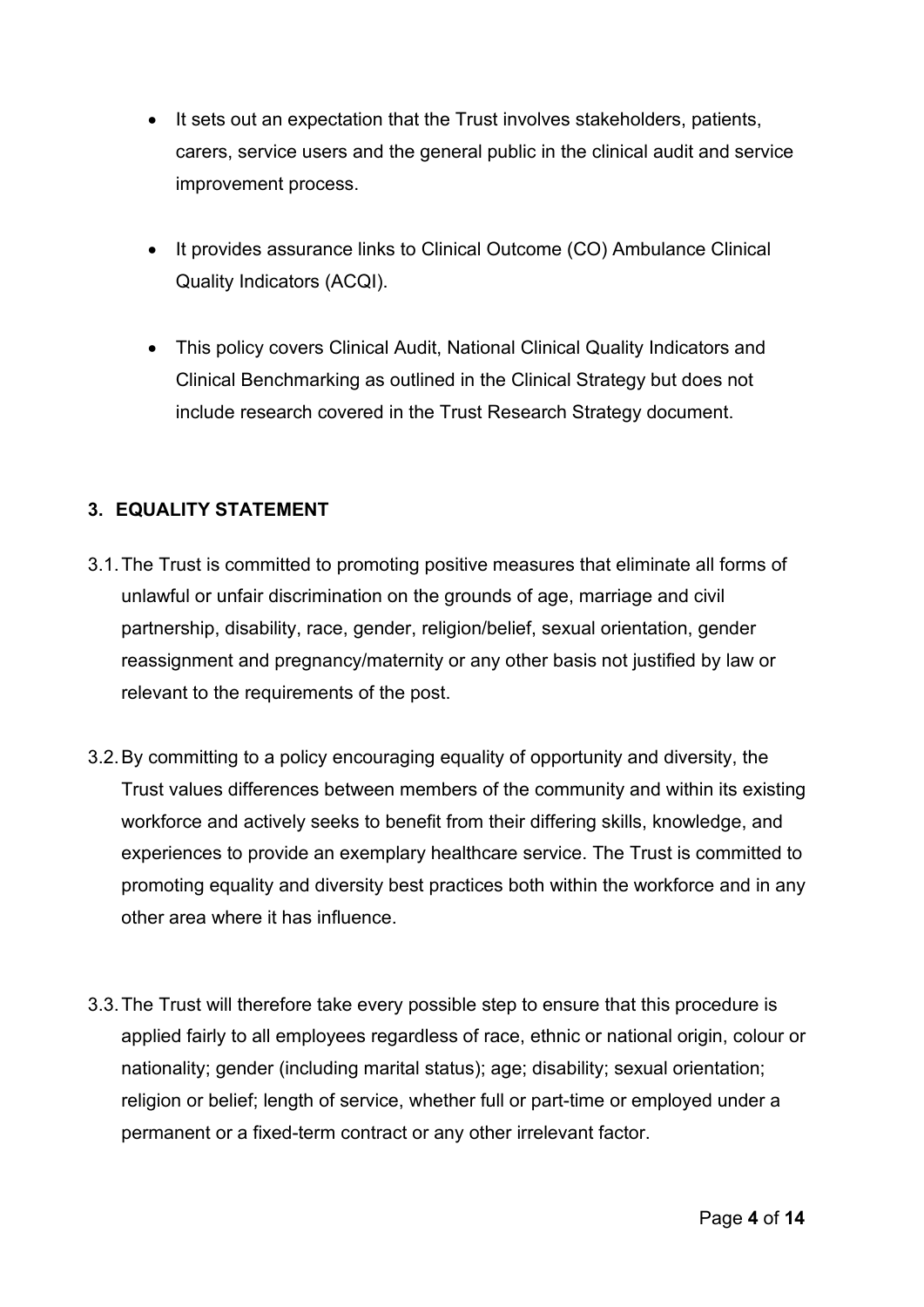- 3.4.Where there are barriers to understanding e.g., an employee has difficulty in reading or writing, or where English is not their first language, additional support will be put in place wherever necessary to ensure that the process to be followed is understood and that the employee is not disadvantaged at any stage in the procedure. Further information on the support available can be sought from the Human Resources (HR) Department.
- 3.5.South Central Ambulance Service (SCAS) takes into account the provisions of the Equality Act 2010 and promotes equality duty within SCAS policies and procedures.
- 3.6.The Clinical audit and service improvement policy & procedure ensures that no one receives less favourable treatment on the protected characteristics of their age, disability, sex (gender), gender reassignment, sexual orientation, marriage and civil partnership, race, religion or belief, pregnancy and maternity. It is, therefore, requested that any Clinical Audit Proposal Form considers whether the processing will have a positive or negative impact on those with protected characteristics.

## <span id="page-4-0"></span>**4. ROLES AND RESPONSIBILITIES**

#### 4.1.**The Executive Management Group (EMG)/ Board**

4.1.1. The EMG/Board of South Central Ambulance Service NHS Foundation Trust (SCAS) recognises and accepts its responsibilities and leadership obligations to systematically analyse and improve the aspects of experience, productivity, and outcomes of care provided to patients, service users, public and stakeholders.

4.1.2. The EMG/Board commits to heighten awareness of audit and quality improvements amongst all Trust staff, patients, service users, public and stakeholders by publishing transparency notices on the Trust public and staff facing websites and websites that facilitate mandated reporting.

4.1.3. The EMG/Board recognises that environment that welcomes audit and quality improvement initiatives will most likely lead to real improvements. Therefore, the EMG/Board members advocate and empower those conducting audit and quality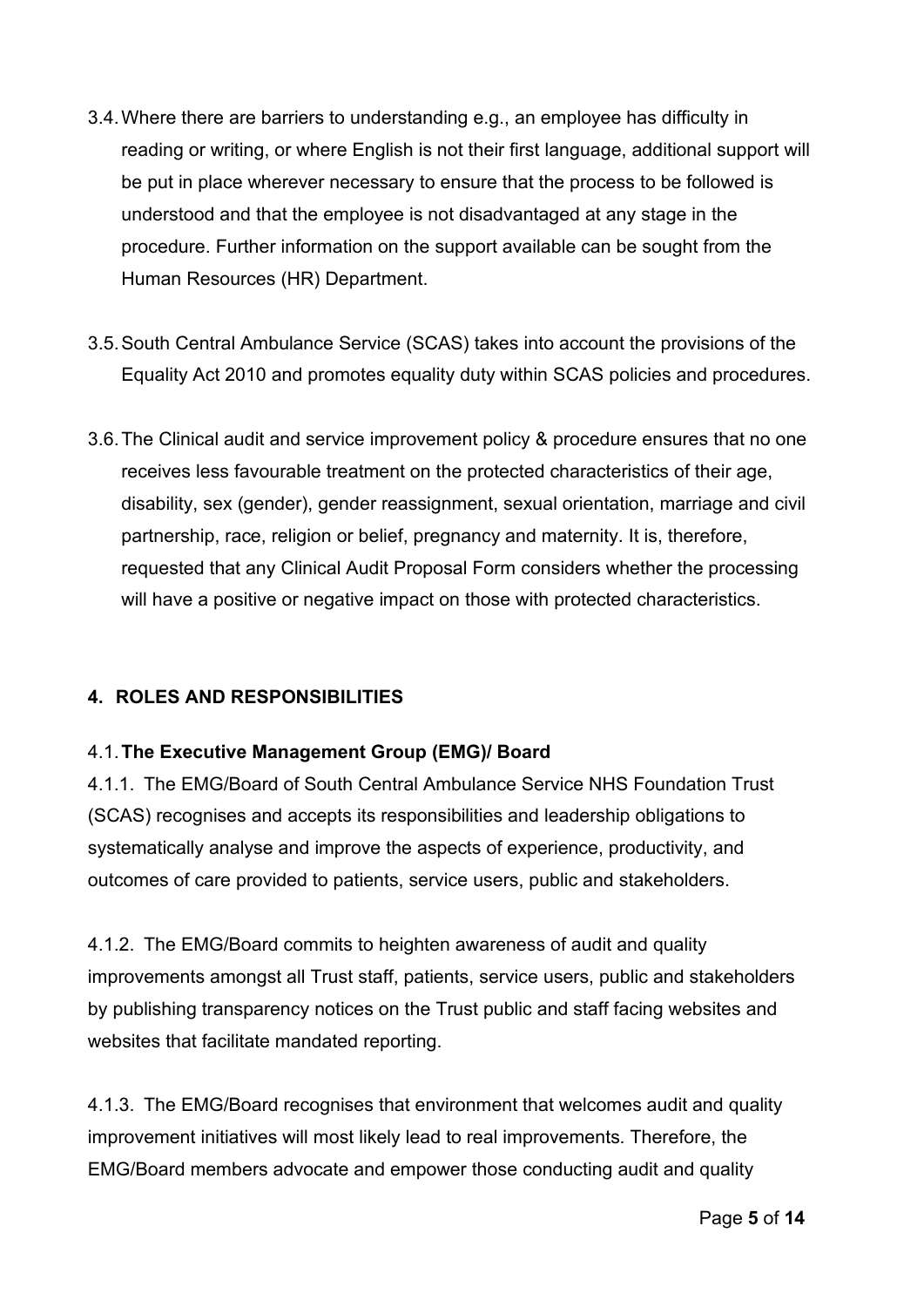improvement projects by having the dedicated time necessary for their conduct and by providing facilities, advice, and expertise to conduct the projects effectively.

4.1.4. The EMG/Board receives reassurances from Quality and Safety Committee (Q&SC), Clinical Review Group (CRG) and Patient Safety Group (PSG) that report and monitor Trust clinical audit outcomes. Clinical Quality Indicators (CQI) are monitored via the monthly Integrated Performance Report and contractual/Clinical Quality Review Meeting (CQRM) mechanisms.

## 4.2.**Quality and Safety Committee (Q&SC)**

4.2.1. The Q&SC group is chaired by SCAS Non-Executive Director. The Q&SC group receives upward recommendations and contributions from the Clinical Review Group (CRG) with the aim to provide the EMG/Board with assurance that high standards of care are maintained by the Trust and, in particular, that adequate and appropriate governance structures, processes and controls are in place throughout the Trust to:

- Promote safety and excellence in patient care
- Identify, prioritise and manage risk arising from clinical care
- Ensure the effective and efficient use of resources through evidence-based clinical practice
- Protect the health and safety of Trust employees.

This includes oversight of the Trust's annual Clinical audit plan.

#### 4.3. **Clinical Review Group (CRG)**

4.3.1. The CRG group is led by SCAS Medical Director and the group members represent SCAS-wide governance structure. The CRG group makes recommendations to the Q&SC group and the EMG/Board.

4.3.2. The CRG group provides a visible and focused leadership ensuring clinical management processes are aligned with the Trust vision. The CRG group concern is also clinical governance over participation in both national and local clinical audits, that are enforced by statutory and contractual requirements for healthcare providers.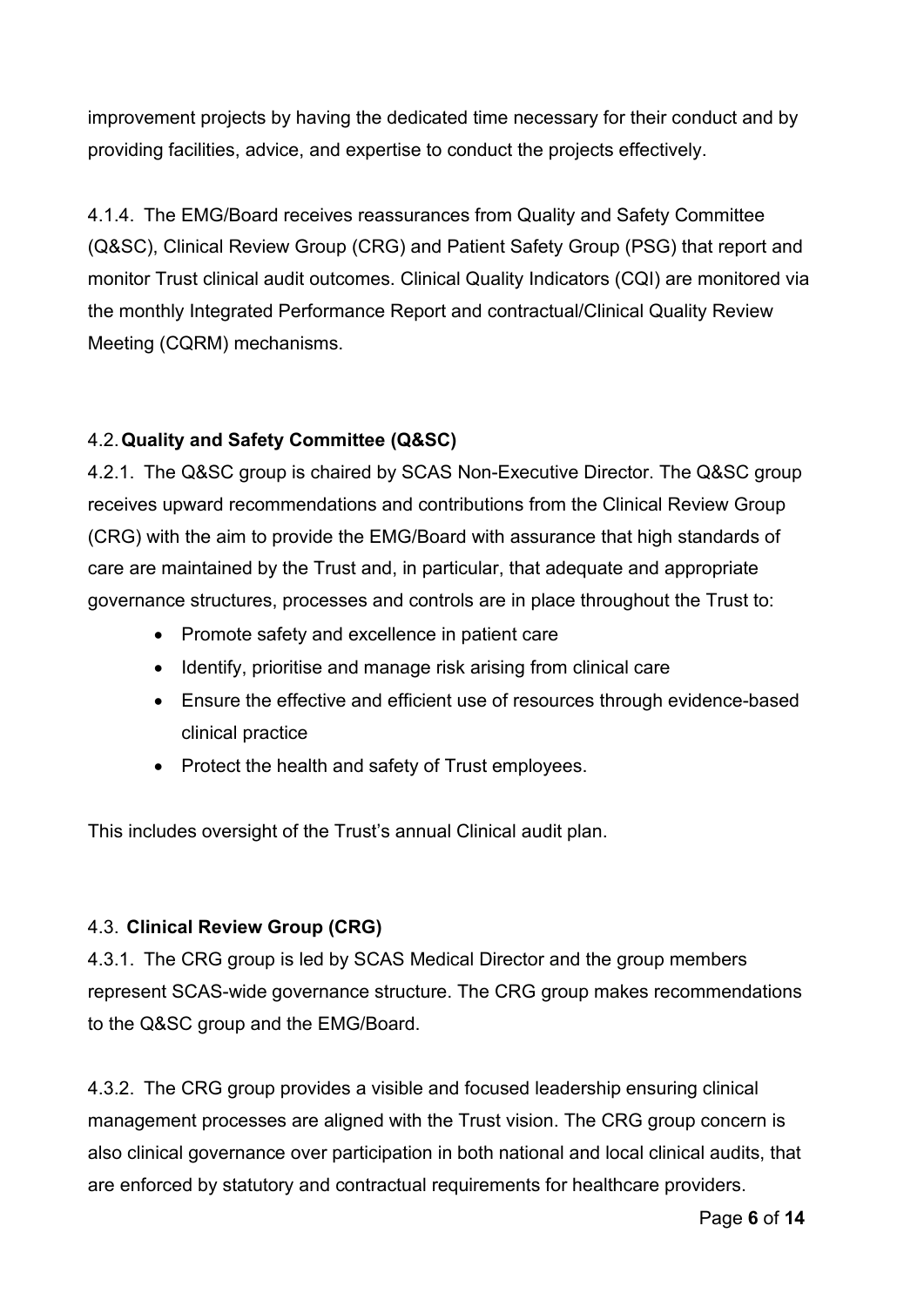- 4.3.3. An annual Clinical audit plan is agreed and approved by the CRG group and approved and monitored by the Q&SC group. National Clinical Quality Indicators (NCQI), local commissioning requirements and the Trust's Clinical Strategy inform the annual Clinical audit plan.
	- National clinical audit programme use the following frameworks:
		- $\circ$  Clinical standards outlined in the NHS Outcomes Framework Clinical Outcome (CO) Ambulance Clinical Quality Indicators (ACQIs)
		- o NHS England's Ambulance Quality Indicators Clinical Outcome **Specification**
		- o Clinical performance indicators and clinical benchmarking to drive clinical improvement against evidenced based care and standards
	- Trust' own internal clinical audit and improvement programmes that are additional to the mandated national audit programme may use the following guidelines:
		- o Clinical practice standards as published by the National Institute for Health and Care Excellence (NICE) guidelines
		- o JRCALC Clinical practice guidelines

4.3.4. The CRG group oversees and approves relevant clinical policies and procedures relating to outcomes of these programmes of work.

4.3.5. The CRG group contributes to an annual Quality Account and Improvements report, its related findings and actions as mandated by the Health Act 2009, and on request of the NHS Commissioner it makes available required national and internal clinical audit data to support publications of outcome statistics.

#### 4.4.**Patient safety group (PSG)**

4.4.1. The PSG group is led by SCAS Director of Quality and Patient Care and the group members represent SCAS-wide governance structure. The PSG group reports and makes recommendations to the Q&SC and CRG.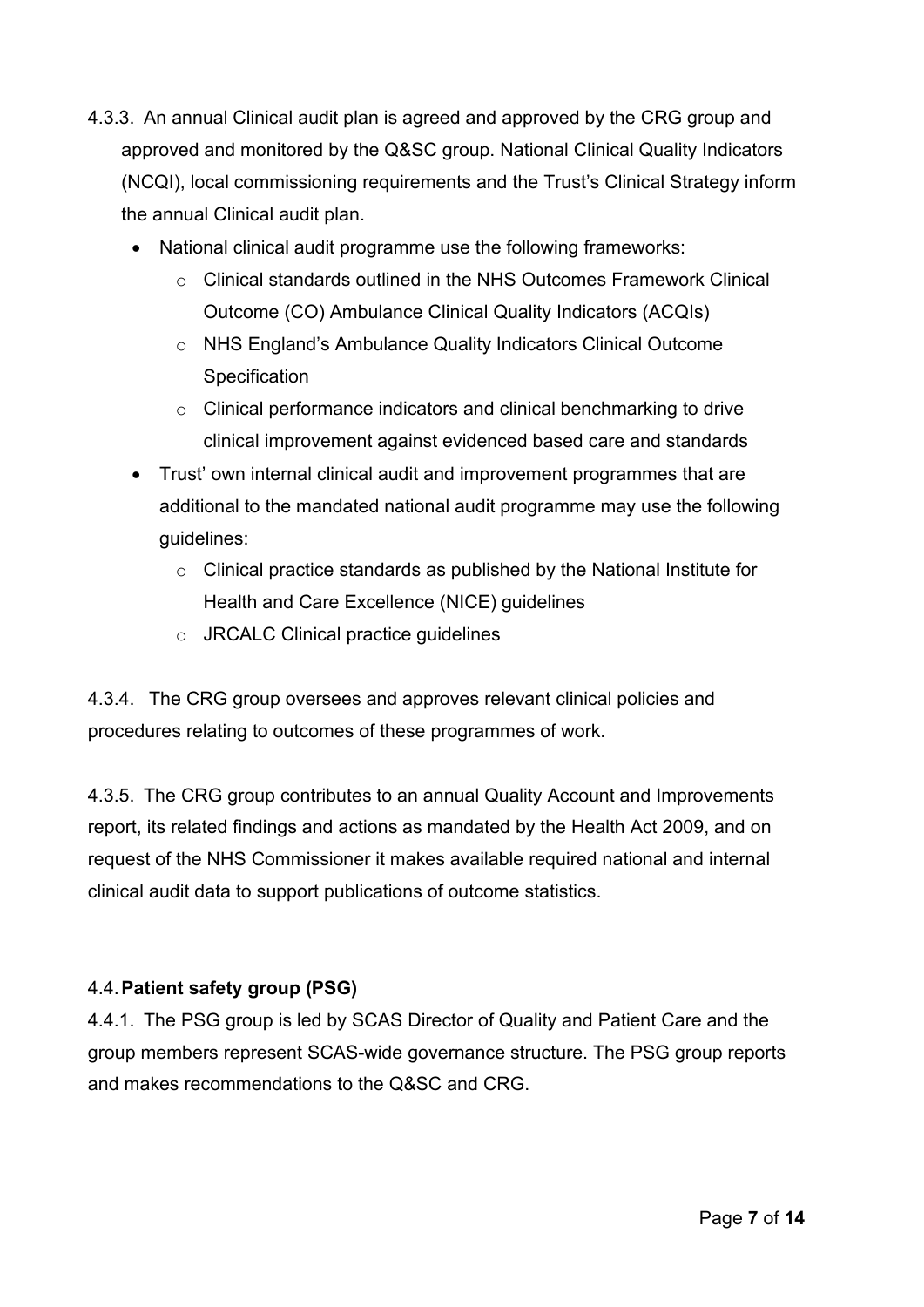4.4.2. The PSG group ensures an appropriate mechanism are place for action to be taken in response to the results of clinical patient safety audit and the recommendations of any relevant external reports (e.g., from the Care Quality Commission).

#### 4.5.**Senior Clinicians and Leaders**

4.5.1. Senior clinicians and leaders are responsible for the mandated and ad-hoc support of audit and quality improvement initiatives, including of the annual Clinical audit plan and implementation of clinical policies and procedures.

4.5.2. Senior clinicians are responsible for supporting all clinicians within the Trust who are engaged with clinical audit processes and quality improvement, specifically then providing local approvals, contribution to clinical audit proposals, project conduct including analysis and dissemination of learning.

4.5.3. The Clinical Audit team is led by the Research and Clinical Audit manager. The role has the following functions:

- Contribution to the development and monitoring of clinical audit policies and procedures
- Contribution to creating the staff capacity for audit within the trust
- Oversee the clinical audit process within the team and an adherence to audit technical guidance
- Devising and monitoring compliance with the Trusts annual Clinical audit planner, including a production of an annual Clinical audit report
- Promotion of evidence-based practice and organisational learning.
- 4.5.4. Assistant Director of Quality & Patient Care. The role has the following functions:
	- Senior management responsibility for Trust' clinical audit
	- Coordinating function between departments to ensure the effectiveness of the Clinical Audit and Service Improvement Policy & Procedure
	- Ensuring Clinical Quality Indicators (CQI) are reported via the monthly Integrated Performance Report and contractual/Clinical Quality Review Meeting (CQRM) mechanisms.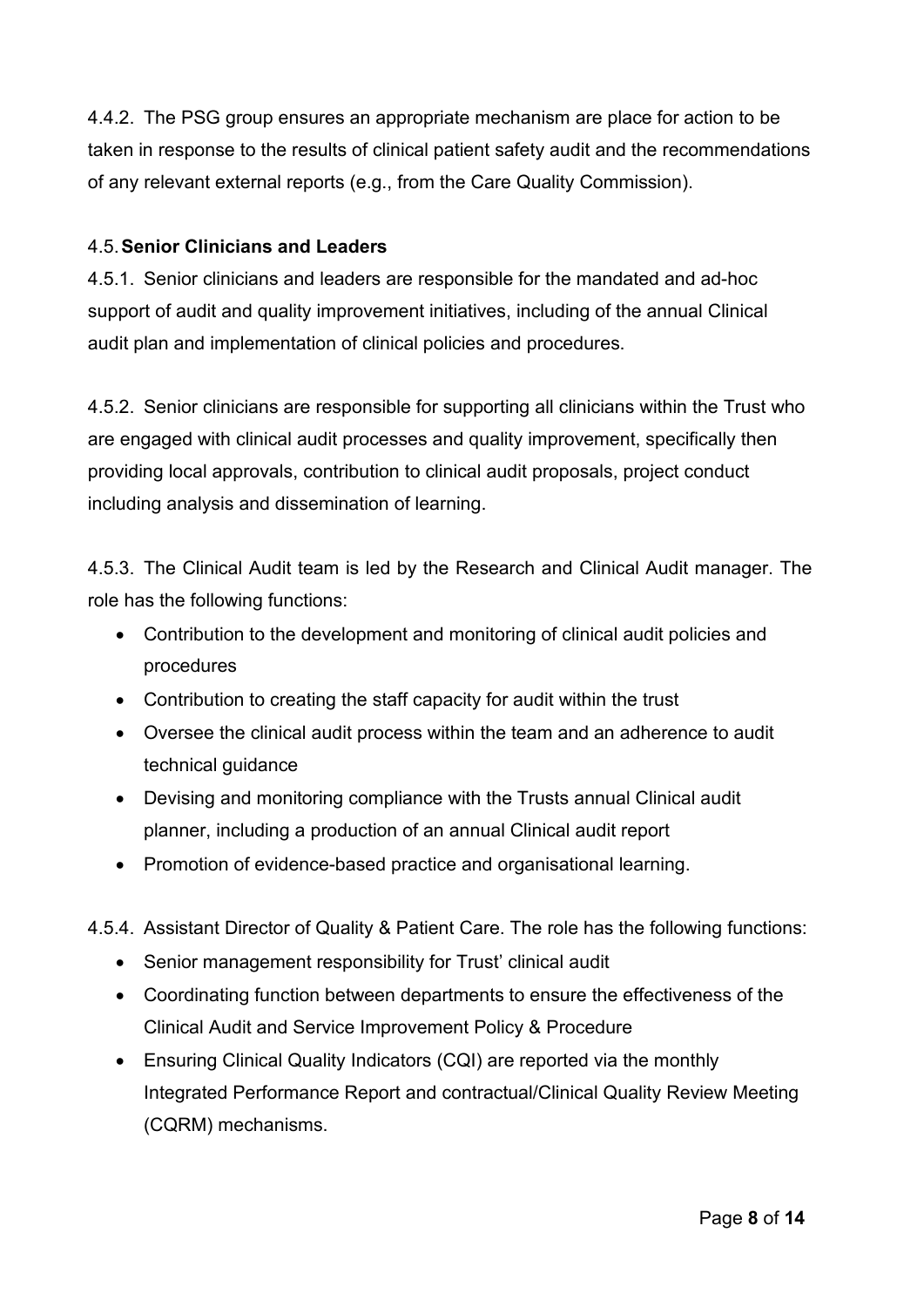#### 4.6.**Every clinical and non-clinical member of staff**

4.6.1. SCAS staff are required to support clinical audit and service improvement initiatives within the Trust and be actively or passively engaged in proposing, conducting, participating, analysing, reporting and disseminating of the project.

4.6.2. It is the responsibility of all clinicians to support quality improvements identified from clinical audit projects and adopt the change, where necessary, to improve the clinical effectiveness, patient experience and safety in line with the expected standards.

4.6.3. It is expected that contribution in clinical audit cycle and service improvement initiatives will feature in the annual discussion of the Continued Professional Development (CPD) review of all staff.

4.6.4. All clinical staff must be made aware of any national clinical quality indicators or learning from clinical audit by way of email or face to face updates as recognised in the Trust' Training Needs Analyses (TNA). All learning from clinical audit is assessed by the Trust' Education Department that advises on the best delivery options and inclusions to the Trust' TNA.

## 4.7.**Staff performing clinical audits and service improvement projects**

4.7.1. The SCAS staff that are performing mandated clinical audits as part of the national clinical audit programme are required to do so on request, or as part of their Trust role may undertake the following learning so to ensure high quality and accuracy of the audit data and reports produced:

- E-learning on the basics of audit principles (design, planning, audit cycle and implementation of learning) or nationally recognised clinical audit qualification to level 3
- Be familiar with the end-reports Ambulance Quality Indicators (AQI) published by the NHS England [\(www.england.nhs.uk\)](http://www.england.nhs.uk/)
- SCAS staff must be familiar with the technical guidance of each of the mandated audits they are undertaking (NHS Digital: Ambulance Quality Indicators: Clinical Outcomes specification).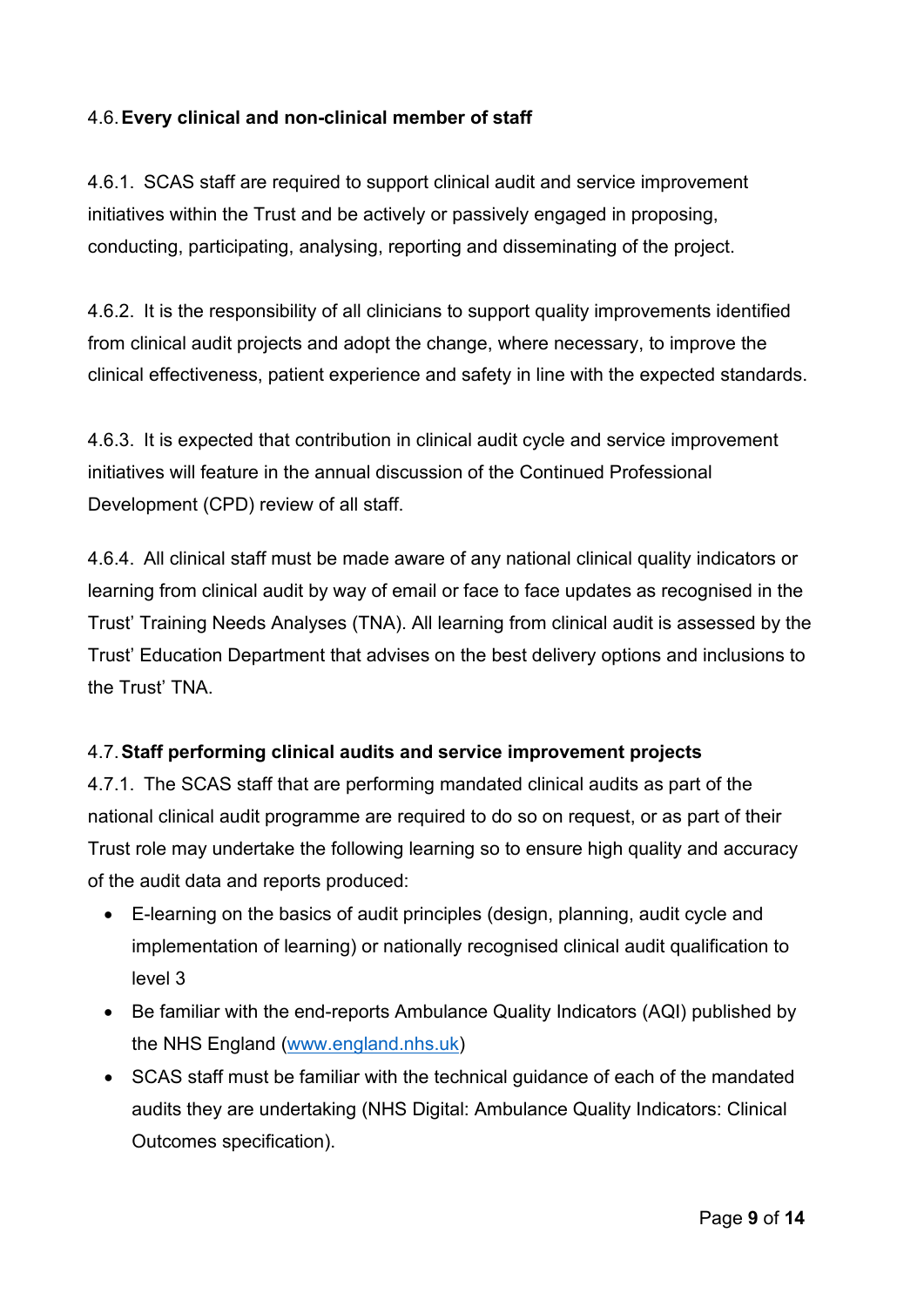4.7.2. The SCAS staff and authorised stakeholders that are performing Trust' own internal clinical audit and improvement programmes may undertake the following learning to ensure high quality and accuracy of the audit data and reports produced:

• Be familiar with the latest guidance on the conduct of audit as produced by the Healthcare Quality Improvement Partnership (HQIP).

The SCAS staff undertaking Trust' own initiatives are required to consult with the Trust' subject matter experts (SME) such as the research and clinical audit manager and clinical audit facilitators, information governance managers, business intelligence analysts, communications team and any other relevant stakeholder to ensure the project' effective oversight considers and includes the following:

- Consult on the best suited methodology and design of the project to effectively address each of the audit or quality improvement questions and targets
- Consult on completion of the Clinical audit proposal form (Appendix 1)
- Consult on the adherence and compliance with the privacy laws including UK GDPR 2021 and Data Protection Act 2018 to prevent breaches of these laws
- Consult on receiving appropriate permissions and access to data in a timely manner
- Consult on storage locations of the raw and processed data, and the data life cycle (deletion) to manage risks effectively and prevent data breaches and unauthorised access
- Receive permission and guidance on how best to involve Trust' patients, carers, service users, stakeholders and the general public in the clinical audit and service improvement process, where able to do so
- Consult on ethical implications of the project, however, note that Research Ethics Committee (REC) approval is not required
- Receive permissions to share processed data, the audit outcomes and service improvement results with selected groups or shareholders group. Note, any Trust data, project outcomes and results are sensitive Trust intelligence data
- Receive permissions to use Trust-wide dissemination channels to ensure wider learning from the project outcomes, including the next steps actions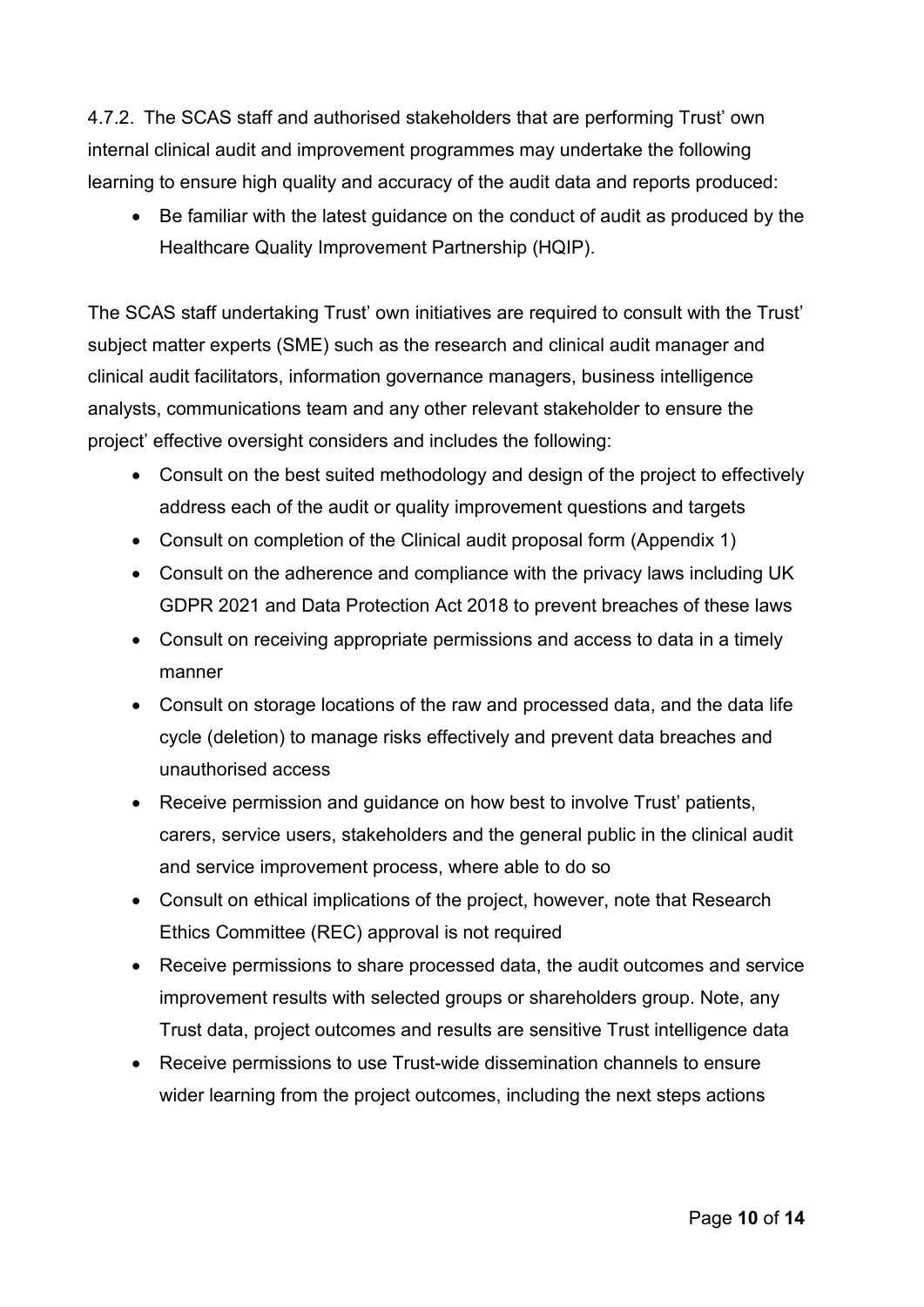- Receive support in terms of adequate time, equipment and workforce resource to carry out the project effectively to time and target. Staff are prohibited from use of their own personal PC to process Trust data
- Ensure the project enters the annual Clinical audit plan which indicates that the Trust agrees with the methodological and ethical criteria and accepts risks of the project, and that it allows for patient data to be accessed and analysed.
- Receive permission to start the project as it is prohibited to process any Trust data without appropriate permissions
- Produce a report when the audit is concluded that summarises the audit aims & objectives, standards referenced, sample, method, findings and recommendations. This will be shared with the clinical audit team who will mark the audit as complete on the annual Clinical audit plan and advise on onward dissemination
- Ensure that all audits on the annual Clinical audit plan are summarised in the Trust's annual Clinical audit report.

4.7.3. All SCAS staff undertaking clinical audit and service improvement projects are required to complete an annual Information Governance training and certification prior to any engagement with the Trust data and their processing.

## <span id="page-10-0"></span>**5. PRACTICAL GUIDE FOR AUDIT AND SERVICE IMPROVEMENT**

5.1. Clinical audit and quality improvement activities are interconnected and have a cyclic model (Diagram 1). It is important to highlight that clinical audit is only one of a range of quality improvement methodologies and should not be used if another is more appropriate to answer the questions set to address. The Healthcare Quality Improvement Partnership (HQIP 2020; www.hqip.org.uk) provides a useful guidance to quality improvement processes [https://www.hqip.org.uk/wp](https://www.hqip.org.uk/wp-content/uploads/2021/01/Final-Quality-Improvement-QI-Tools-09-12-20.pdf)[content/uploads/2021/01/Final-Quality-Improvement-QI-Tools-09-12-20.pdf.](https://www.hqip.org.uk/wp-content/uploads/2021/01/Final-Quality-Improvement-QI-Tools-09-12-20.pdf)This guidance and the HQIP website also offers further reading list and additional directions and instructions.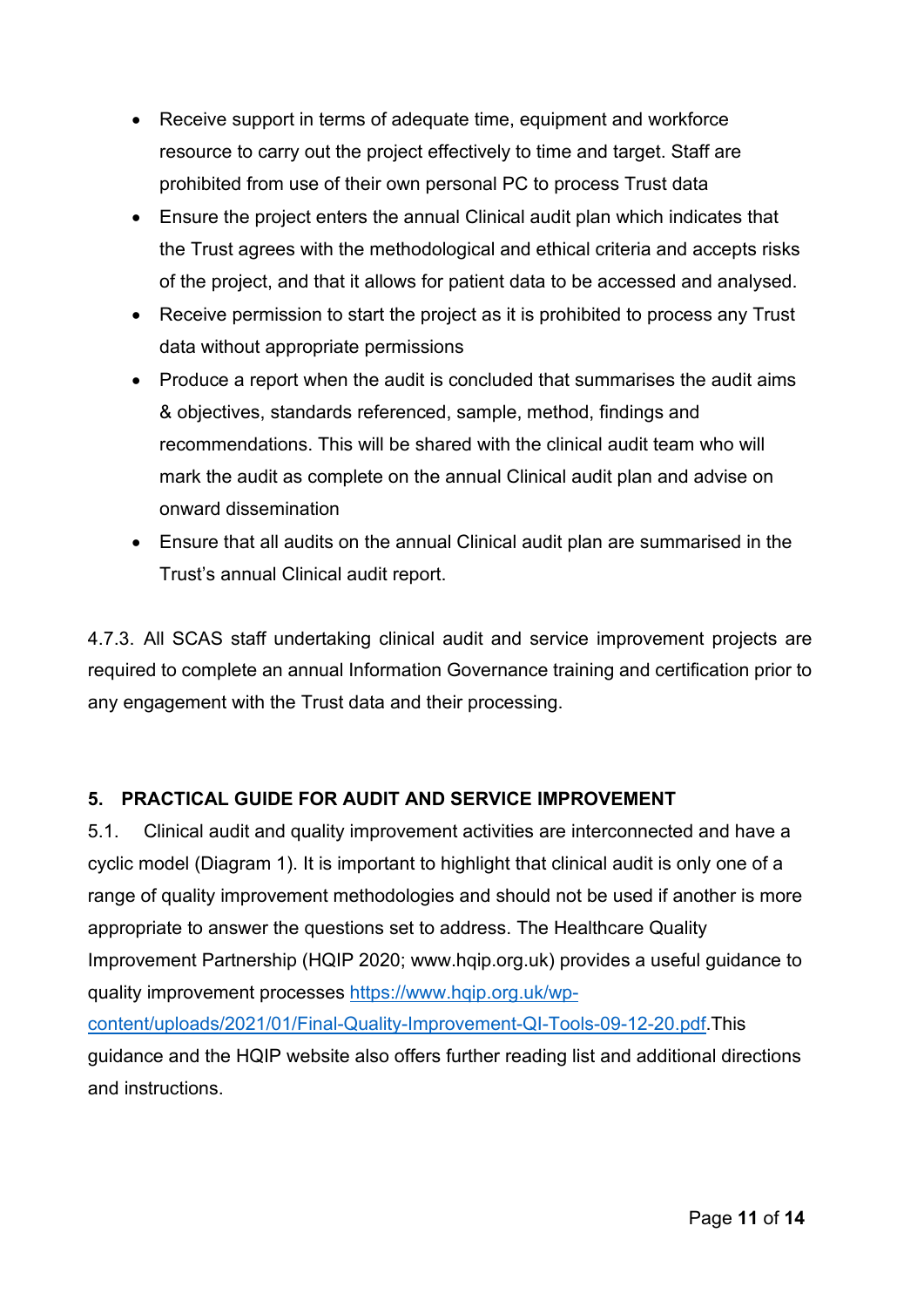

Diagram 1. General audit cycle

## <span id="page-11-0"></span>**6. NATIONAL CLINICAL QUALITY INDICATORS**

6.1. The Ambulance Quality Indicators (AQIs) were created to provide an overview of the clinical quality achieved by ambulance services. The purpose of the Clinical Outcomes Technical Guidance document is to provide a detailed description of each of the Clinical Outcome (CO) Ambulance Quality Indicators (AQIs), including clarification on aspects of the sampling process, data sources, data collection and analysis methods. These will be referred to as CQI's in the document. The guide should be used in conjunction with NHS England's Ambulance Quality Indicators Clinical Outcome Specification.

6.2. There are four CQI topic areas and each of these has specific clinical process and outcome measures:

- Cardiac Arrest
- ST Elevation Myocardial Infarction (STEMI)
- **Stroke**
- Sepsis.

These focus areas may change and develop in line with national guidance.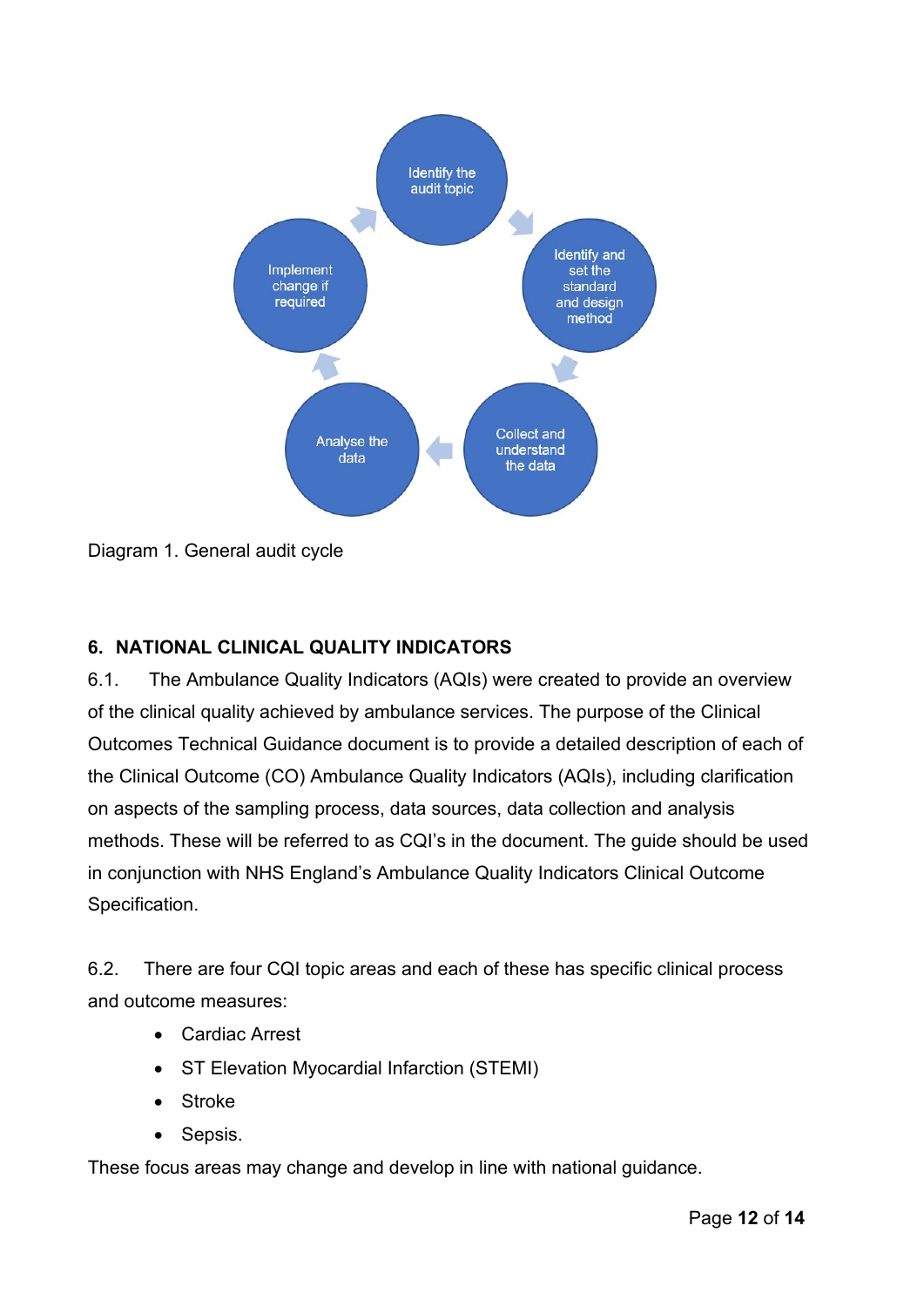6.3. The Clinical Outcomes Technical Guidance outlines the basic principles that apply to the CQIs areas in general and contains the detailed descriptions of the measures within Identify the audit topic Identify and set the standard and design method Collect and understand the data Analyse the data Implement change if required each area and the methodologies required by which the data must be collected and analysed.

6.4. Data relating to national CQI are processed using the relevant Trust' informatics and clinical audit software and systems and/or national registry system, as required by individual CQIs. National registry and reporting systems include:

- The Warwick Out of Hospital Cardiac Arrest Outcomes Registry (OHCAO)
- The NICOR Myocardial Ischaemia National Audit Project (MINAP)
- The Sentinel Stroke National Audit Programme (SSNAP)
- The NHS Strategic Data Collection Service (SDCS).

6.5. Data will be used by NHS England to present performance data for the Clinical Outcome component of the AQIs and as part of a Balanced Scorecard. The Public may access this information through individual Trust websites and NHS England. Ambulance Trusts may also use the CQI data to monitor and improve their own clinical quality, including benchmarking against other Trusts.

## <span id="page-12-0"></span>**7. MONITORING**

7.1. The Policy is monitored for its effectiveness by the CRG, Q&SC and PSG groups through the following:

- Responsibilities of staff will be monitored through attendance at meetings, management of systems, development of reports and the appraisal process
- The clinical audit activity will be monitored by the Clinical Audit Department and produce an annual report to the Quality and Safety Committee covering the number of audits undertaken and summarising findings and recommendations.